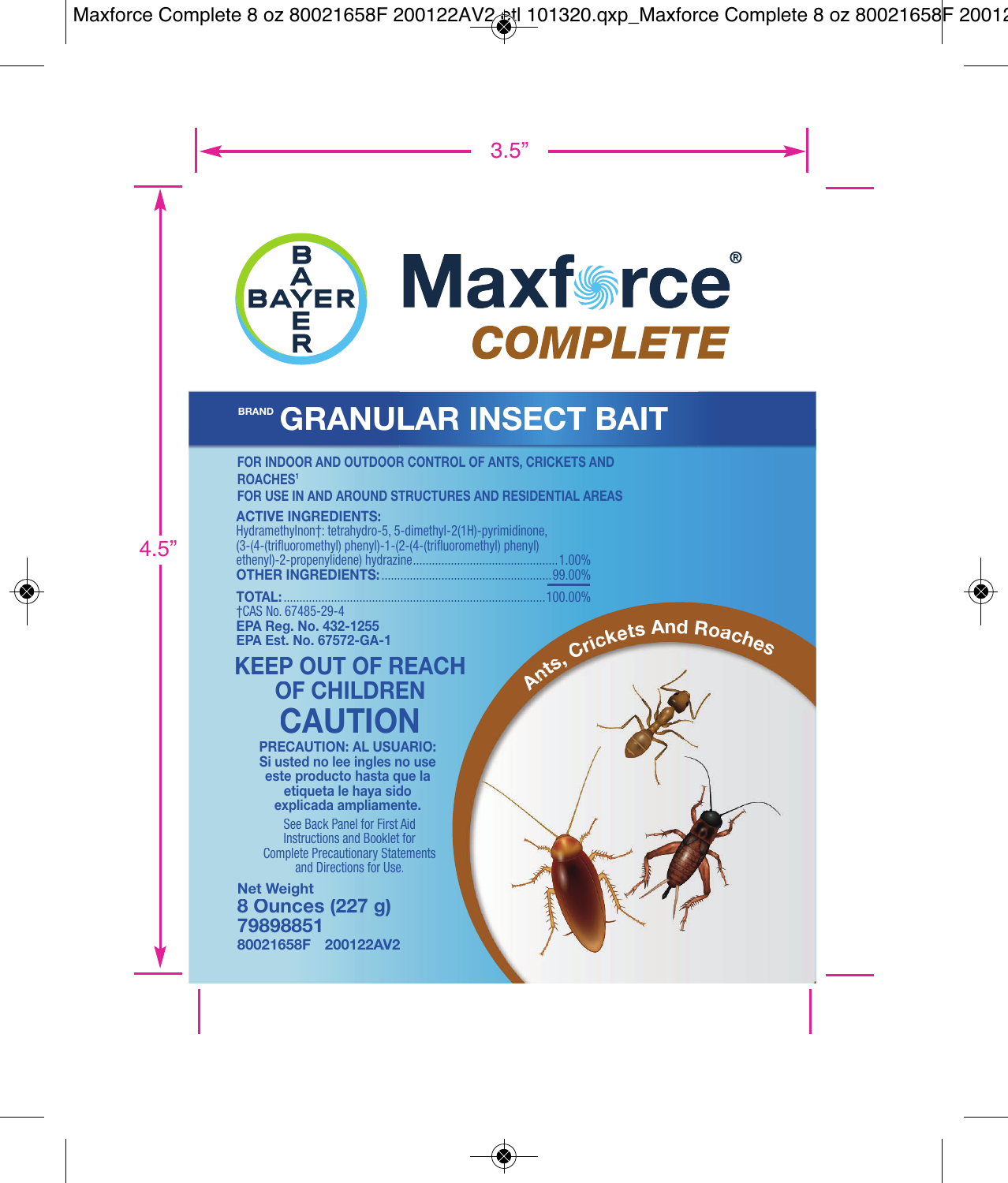| <b>FIRST AID</b>                                                                                                                                                                                   |                                                                                                                                                                         |  |  |  |
|----------------------------------------------------------------------------------------------------------------------------------------------------------------------------------------------------|-------------------------------------------------------------------------------------------------------------------------------------------------------------------------|--|--|--|
| If on skin or<br>clothina:                                                                                                                                                                         | • Take off contaminated clothing.<br>• Rinse skin immediately with plenty of water for 15-20 minutes.<br>• Call a poison control center or doctor for treatment advice. |  |  |  |
| Have the product container or label with you when calling a poison control center or doctor or<br>going for treatment. You may also contact 1-800-334-7577 for emergency treatment<br>information. |                                                                                                                                                                         |  |  |  |

### **QUESTIONS? COMMENTS? Call: 1-800-331-2867.**

|                      | This Maxforce Complete Brand Granular Insect Bait controls: |                   |                      |         |
|----------------------|-------------------------------------------------------------|-------------------|----------------------|---------|
| Roaches <sup>1</sup> | Crickets                                                    | Silverfish        | Firebrats            | Earwigs |
|                      | Ants including the following ant species:                   |                   |                      |         |
| Acrobat              | Carpenter                                                   | Field             | Harvester            | Pharaoh |
| Argentine            | Cornfield                                                   | Fire <sup>2</sup> | <b>Odorous House</b> | Thief   |
| <b>Big Headed</b>    | Crazv                                                       | Ghost             | Pavement             |         |

1 German, American, Oriental, and Smoky Brown Roaches

2 Native and Imported

### **PRECAUTIONARY STATEMENTS HAZARDS TO HUMANS AND DOMESTIC ANIMALS CAUTION**

Harmful if absorbed through skin. Avoid contact with eyes, skin, or clothing. Prolonged or frequently repeated skin contact may cause allergic reaction in some individuals.

### **Personal Protective Equipment (PPE)**

Applicators and handlers must wear: Shoes plus socks.

Follow manufacturer's instruction for cleaning/maintaining PPE. If no such instructions for washables exist, use detergent and hot water. Keep and wash PPE separately from other laundry.

### **USER SAFETY RECOMMENDATIONS**

User should wash hands before eating, drinking, chewing gum, using tobacco, or using the toilet. Users should remove clothing/PPE immediately if pesticide gets inside. Then wash thoroughly and put on clean clothing.

Users should remove PPE immediately after handling this product. As soon as possible, wash thoroughly and change into clean clothing.

## **ENVIRONMENTAL HAZARDS**

This product is toxic to fish. Do not apply directly to water, or to areas where surface water is present or to intertidal areas below the mean high water mark. Do not contaminate water when cleaning equipment or disposing of equipment washwaters.

### **PRODUCT INFORMATION**

MAXFORCE® COMPLETE BRAND GRANULAR INSECT BAIT is a ready-to-use product for use indoors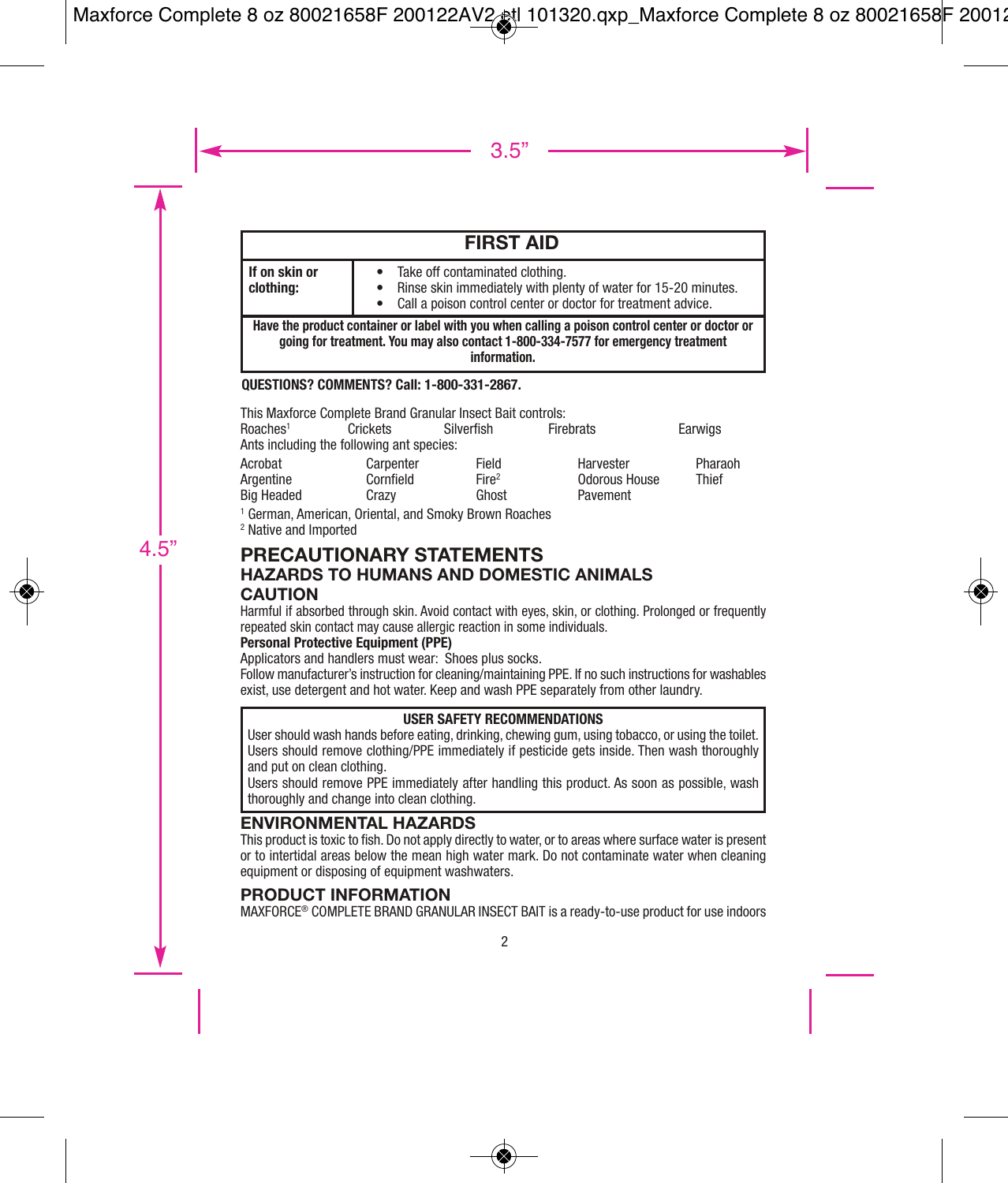and outdoors and around buildings, on lawns, and other non-crop areas\* such as residential areas, the non-food/non-feed areas of institutional and commercial establishments including warehouses, restaurants, food processing plants, supermarkets, hospitals, nursing homes, motels, hotels, apartment buildings, schools, laboratories, computer facilities, pet shops, zoos, sewers, highway rights-of-way and medians, traffic islands, utility rights-of-way (including power lines, pipelines, aqueducts) managed turf areas (non-crop) (including school yards, playgrounds, athletic fields, amusement parks, picnic areas, recreation areas, office parks, industrial grounds, airports, shopping centers, public parks, arboretums, public gardens, monument sites, cemeteries and mausoleums, golf courses, race tracks, fairgrounds, outdoor amphitheaters, sod farms, and ornamental nurseries). Do not graze or feed lawn or sod clippings to livestock. MAXFORCE COMPLETE BRAND GRANULAR INSECT BAIT contains a special blend of foods, combined with the delayed-action stomach poison, hydramethylnon. The delayed action of the active ingredient allows foraging ants to bring the bait back to the nest so that the entire colony, including the queen, is destroyed. When properly used, this bait will control many of the following insects, including ants, cockroaches1, crickets, and silverfish before they can enter a structure. Expect to see fewer insects within a week.

\*Do not use on other non-crop areas in California.

MAXFORCE COMPLETE BRAND GRANULAR INSECT BAIT bulk container may be used on the job site or to fill this product's refillable service containers. The bulk container will refill approximately 8 refillable service containers. Reuse only those service containers with current and legible labels. **APPLICATION RESTRICTIONS**

Do not apply this product by any method not specified on this label. The use of this product on pasture and rangeland is unlawful. Do not graze or feed lawn or sod clippings to livestock. DO NOT USE ON EDIBLE FOOD CROPS OR ON AREAS INTENDED FOR EDIBLE FOOD CROP PRODUCTION. Not for use in USDA meat and poultry plants. Do not apply other insecticides (such as aerosols, sprays, etc.) on top or in close proximity to this product, as it will reduce effectiveness.

## **DIRECTIONS FOR USE**

**It is a violation of Federal law to use this product in a manner inconsistent with its labeling.**

## **APPLICATION INSTRUCTIONS**

### **KEEP PEOPLE AND PETS OUT OF AREA DURING APPLICATION.**

### **FOR OUTDOOR USE**

**1. AROUND STRUCTURES:** MAXFORCE COMPLETE BRAND GRANULAR INSECT BAIT may be sprinkled around structures and/or applied to refillable/serviceable bait stations as outlined below. Sprinkle this product evenly in a 1 - 2 foot wide band adjacent to the structure at a rate of 0.5 oz (one tablespoon) of bait per 25 linear feet. NOTE: Around structures the total application should not exceed 4 - 8 oz per 200-400 linear feet (or 0.5 oz per 25 linear feet). A typical application would be 4 - 8 oz adjacent to an average sized home of 200-400 linear feet. Be sure to treat areas such as porches, patios, driveways, sidewalks, flower gardens, landscape timbers and around trees, wood piles, air conditioning units and garbage receptacles. DO NOT USE ON EDIBLE FOOD CROPS OR ON AREAS INTENDED FOR EDIBLE FOOD CROP PRODUCTION. Treat visible ant trails as well as cracks or crevices where insects (ants, roaches, crickets) may enter a structure.

**REFILLABLE STATIONS:** MAXFORCE COMPLETE BRAND GRANULAR INSECT BAIT may be placed into refillable tamper resistant bait stations. Place up to 1 to 3 oz (2 to 6 Tbsp.) of bait into tamper resistant stations and close securely after application. During follow-up visits inspect placements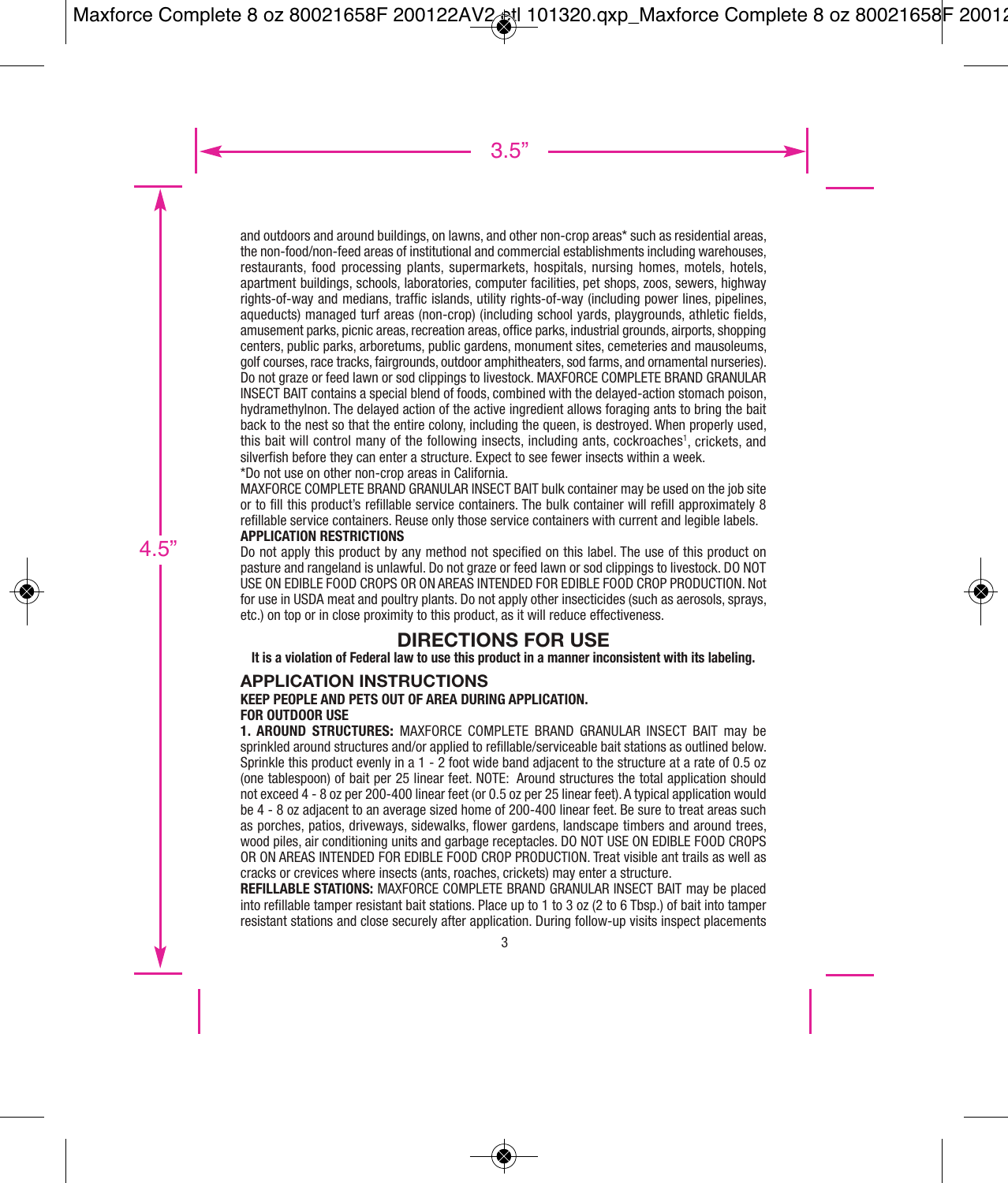and reapply as needed. Refillable tamper resistant stations should be placed every 20 - 30 feet around the perimeter of a structure. Use approximately 2 stations per side of a typical single family home. For best results, place stations near: air conditioning units, water faucets, foundation vents and weep holes, decks, utility entryways (e.g. electrical, cable TV) and wherever target pests are frequently found. Stations may also be placed along fence lines and property lines to intercept foraging pests. Regularly inspect all stations and replace bait as needed for continual control. Position Refillable Bait Stations in areas where they will not be damaged by lawn equipment such as mowers and trimmers. If the station is not equipped with a sticker to identify the contents, apply a sticker to the outside or inside of the station.

2. **BROADCAST APPLICATION:** Broadcast this product uniformly at a rate of 1 oz per 1,800 sq ft (equivalent to 1.5 lbs/A).

**3. FIRE ANTS<sup>2</sup> AND OTHER MOUND BUILDING ANTS<sup>3</sup>: Sprinkle approximately two tablespoons (1** oz) of bait around each mound. For best results, do not apply bait directly in or on the mound. Do not disturb the mound. Ants that are agitated may not feed on the bait.

#### **FOR INDOOR USE**

AVOID CONTAMINATION OF FOOD, FOOD CONTACT SURFACES AND FEEDSTUFFS. NOTE: Indoor applications are limited to areas that are inaccessible to children or pets, such as cracks, crevices, wall voids, unfinished attics, crawl spaces, refillable tamper-resistant bait stations, and behind electrical switch plates, within residential and non-residential buildings or structures and within non-food/non-feed areas of industrial, institutional, and commercial buildings. Non-food/non-feed areas include bedrooms, living rooms, bathrooms, closets, media rooms, garbage rooms, lavatories, entries, vestibules, offices, locker rooms, machine rooms, boiler rooms, garages, mop closets, and storage (after canning or bottling).

Apply up to 0.5 oz (one tablespoon) of bait per crack, crevice or other inaccessible areas where insects may hide or live. Apply product using suitable application equipment (such as the Centro Bait Master.) Wipe up any loose or excess granules. Apply evenly in unfinished attics and crawl spaces at a rate of 0.5 oz per 100 sq ft only if the space is secured or otherwise inaccessible to children and domestic animals.

1 German, American, Oriental, and Smoky Brown Roaches

2 Native and Imported

3 Pavement, Field, Cornfield, and Harvester Ants

## **STORAGE AND DISPOSAL**

Do not contaminate water, food, or feed by storage or disposal.

**PESTICIDE STORAGE:** Store in original container in a cool dry secure area (out of reach of children).

Keep container closed when not in use. Avoid contamination with other insecticides.

**PESTICIDE DISPOSAL:** Wastes resulting from the use of this product may be disposed of onsite or at an approved waste disposal facility.

#### **CONTAINER HANDLING: Refillable service container**

**Refillable container.** Refill this container with Maxforce Complete Brand Granular Insect Bait only. Do not reuse this container for any other purpose. If empty: Place in trash or offer for recycling if available. If partly filled: Call your local solid waste agency for disposal instructions. Never place unused product down any indoor or outdoor drain.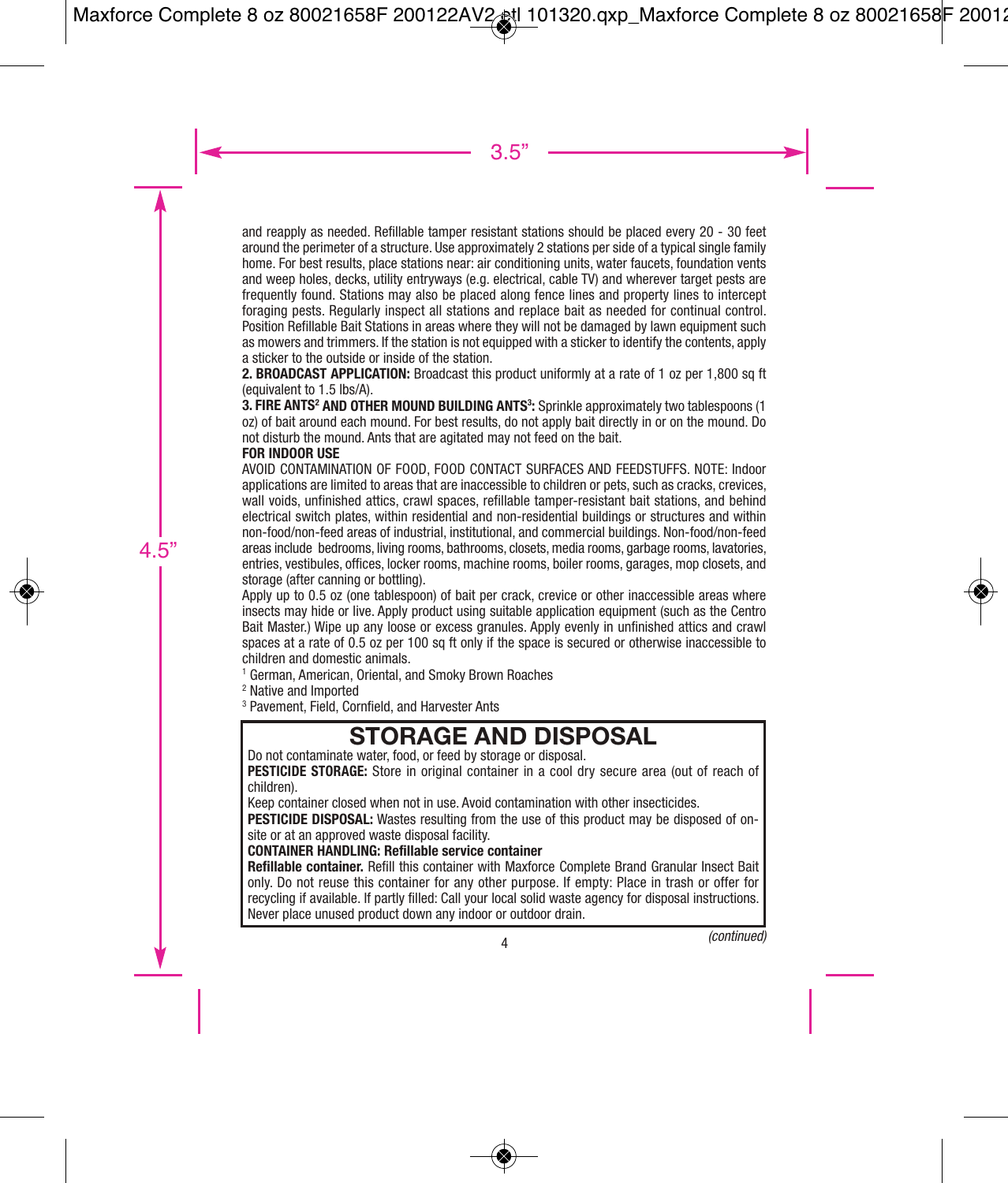## **STORAGE AND DISPOSAL** (continued)

**Non-refillable containers small enough to shake (i.e., with capacities equal to or less than 50 lbs)**

**Non-refillable container.** Do not reuse or refill this container. Offer for recycling, if available. If empty: Place in trash or offer for recycling if available. If partly filled: Call your local solid waste agency for disposal instructions. Never place unused product down any indoor or outdoor drain.

## **IMPORTANT: READ BEFORE USE**

Read the entire Directions for Use, Conditions, Disclaimer of Warranties and Limitations of Liability before using this product. If terms are not acceptable, return the unopened product container at once. By using this product, user or buyer accepts the following Conditions, Disclaimer of Warranties and Limitations of Liability.

**CONDITIONS:** The directions for use of this product are believed to be adequate and must be followed carefully. However, it is impossible to eliminate all risks associated with the use of this product. Crop injury, ineffectiveness or other unintended consequences may result because of such factors as weather conditions, presence of other materials, or the manner of use or application, all of which are beyond the control of Bayer CropScience LP. All such risks shall be assumed by the user or buyer.

**DISCLAIMER OF WARRANTIES:** TO THE EXTENT CONSISTENT WITH APPLICABLE LAW, BAYER CROPSCIENCE LP MAKES NO OTHER WARRANTIES, EXPRESS OR IMPLIED, OF MERCHANTABILITY OR OF FITNESS FOR A PARTICULAR PURPOSE OR OTHERWISE, THAT EXTEND BEYOND THE STATEMENTS MADE ON THIS LABEL. No agent of Bayer CropScience LP is authorized to make any warranties beyond those contained herein or to modify the warranties contained herein. TO THE EXTENT CONSISTENT WITH APPLICABLE LAW, BAYER CROPSCIENCE LP DISCLAIMS ANY LIABILITY WHATSOEVER FOR SPECIAL, INCIDENTAL OR CONSEQUENTIAL DAMAGES RESULTING FROM THE USE OR HANDLING OF THIS PRODUCT.

**LIMITATIONS OF LIABILITY:** TO THE EXTENT CONSISTENT WITH APPLICABLE LAW, THE EXCLUSIVE REMEDY OF THE USER OR BUYER FOR ANY AND ALL LOSSES, INJURIES OR DAMAGES RESULTING FROM THE USE OR HANDLING OF THIS PRODUCT, WHETHER IN CONTRACT, WARRANTY TORT, NEGLIGENCE, STRICT LIABILITY OR OTHERWISE, SHALL NOT EXCEED THE PURCHASE PRICE PAID, OR AT BAYER CROPSCIENCE LP'S ELECTION, THE REPLACEMENT OF PRODUCT.

Bayer (reg'd), the Bayer Cross (reg'd) and Maxforce® are registered trademarks of Bayer.

**Produced for: Bayer Environmental Science A Division of Bayer CropScience LP 5000 CentreGreen Way, Suite 400 Cary, NC 27513**